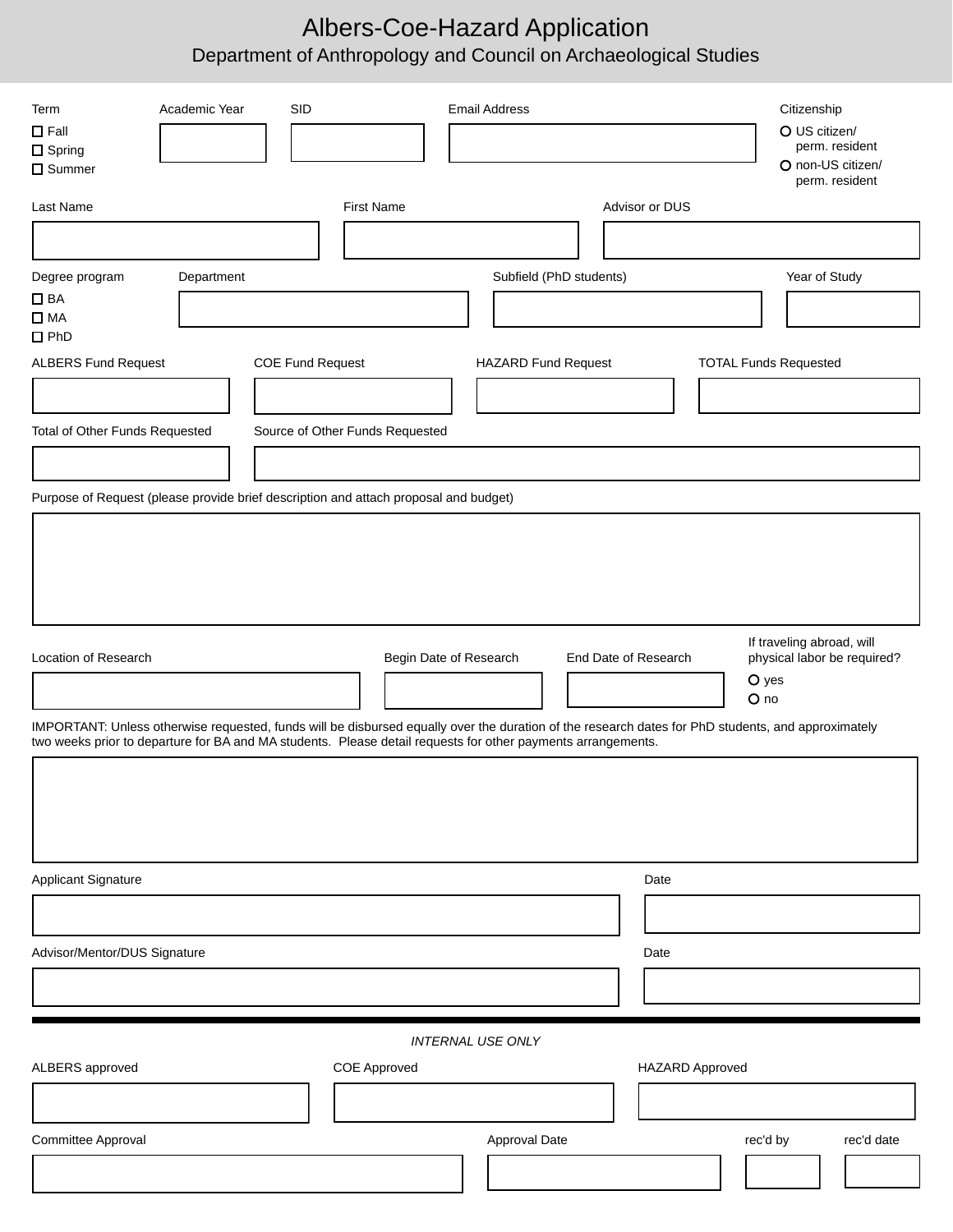# **Josef ALBERS Traveling Fellowships**

#### *Yale University Department of Anthropology and Council on Archaeological Studies*

The Josef Albers Foundation has established a fellowship at Yale University to be used for awards to Yale students (currently enrolled in a graduate or undergraduate program), post-doctoral appointees, and faculty for travel expenses in connection with scholarly research involving pre-Columbian or Colonial art and artifacts of Mesoamerica, Central America and South America. Applicants are expected to have knowledge of the study area based on specific coursework or training and should provide a summary of this background in their fellowship proposal.

Fellowship funds are intended primarily to cover travel expenses, including lodging and per diem. The fellowship does not support medical expenses (such as inoculations), visa fees, or permanent equipment such as cameras. Grants are ordinarily in the range of \$1,000 - \$5,000. Students or faculty affiliated with other colleges or universities are not eligible. Please note that award funds are considered to be taxable income.

The following information is required for your funding request to be considered:

- 1. Applicants must complete the **Albers-Coe-Hazard (ACH) Application**, which summarizes their proposal. The ACH application is located on the Archaeological Studies and Anthropology Department websites. Please complete all information requested on the application, and obtain the **required signature** of one of the following: the applicant's mentor, committee chairperson, dissertation/thesis/essay advisor or Director of Undergraduate or Graduate Studies.
- 2. Attach a **brief statement** (no more than two double-spaced pages) describing the intended use of the fund, and include a **fully itemized budget**. In your proposal, please include: destination, dates of travel, and purpose.

Any change in the scope or budget of the project after submission should be reported immediately to the department/council office. If funding is awarded to you, a summary of your research and receipts greater than 75.00 USD must be submitted to the department/council office within 90 days of the completion of your fieldwork.

If an applicant also qualifies for an award from the Williams Fund, Hazard or Coe Funds, or other awards for the same project, it must be clearly indicated if an additional application has been made. Indicate to whom (please furnish contact information), and for what items and amounts other request have been made, and include deadline and decision announcement dates for other requests.

Responsibility for the selection of fellowship recipients resides with the Chair of the Council on Archaeological Studies, who has appointed and advisory committee to assist with the decision process.

The completed application should be submitted, either in person or by email, to:

*Samantha Ware* 51 Hillhouse Avenue, New Haven, CT Room 107 [samantha.ware](mailto:cynthia.dreier@yale.edu)@yale.edu [marleen.cullen@yale.edu](mailto:marleen.cullen@yale.edu)

*Registrar* 10 Sachem Street, New Haven, CT Room 102

**APPLICATIONS ACCEPTED: February 21 through March 21 DECISIONS ANNOUNCED: April 1**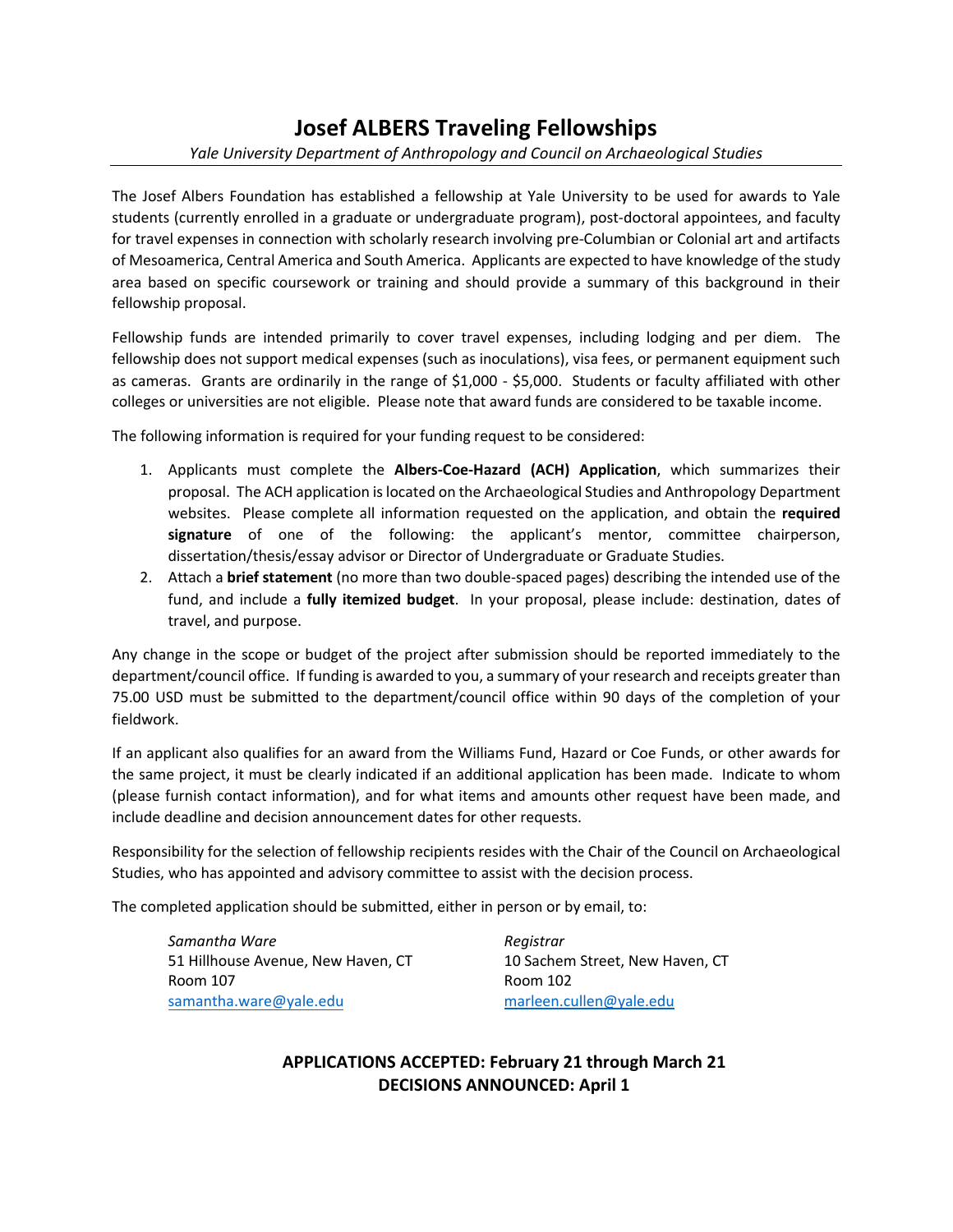# **COE Summer Fieldwork Fund**

#### *Yale University Department of Anthropology and Council on Archaeological Studies*

The Coe Fund is intended primarily for undergraduate Archaeological Studies majors seeking to fulfill their summer fieldwork requirement. Others may be considered if they are accompanying Council on Archaeological Studies faculty on their research projects. Archaeological Studies MA and Anthropology PhD students in the archaeology subfield may also apply for funding for projects related to their theses/dissertations.

Typically, the Coe Fund pays for travel expenses, and only additional costs if there is enough funding available. You may ask for support beyond travel, but be aware that this may or may not be awarded. If expenses exceed the amount approved, no additional reimbursements will be approved. Please note that award funds are considered to be taxable income.

The following information is required for your funding request to be considered:

- 1. Applicants must complete the **Albers-Coe-Hazard (ACH) Application**, which summarizes their proposal. The ACH application is located on the Archaeological Studies and Anthropology Department websites. Please complete all information requested on the application, and obtain the **required signature** of one of the following: the applicant's mentor, committee chairperson, dissertation/thesis/essay advisor or Director of Undergraduate or Graduate Studies.
- 2. Attach a **proposal** containing a brief narrative description of the project or field school, listing dates and describing the fieldwork and other experiences in which you will participate. Indicate how this project or field school will further your archaeological skills and (if applicable) preparation for the senior essay or thesis/dissertation. Include a **fully itemized budget** including all travel and other fieldwork costs for which you are requesting assistance.

Please indicate if you are a declared Archaeological Studies major, and your expected year of graduation. All majors should speak with the Archaeological Studies DUS about their choices before applying to formulate the most appropriate field experience.

Any change in the scope or budget of the project after submission should be reported immediately to the department/council office. If funding is awarded to you, a summary of your research and receipts greater than 75.00 USD must be submitted to the department/council office within 90 days of the completion of your fieldwork.

Responsibility for the selection of fellowship recipients resides with the Chair of the Council on Archaeological Studies, who has appointed and advisory committee to assist with the decision process.

The completed application should be submitted, either in person or by email, to:

*Samantha Ware* 51 Hillhouse Avenue, New Haven, CT Room 107 [samantha.ware](mailto:cynthia.dreier@yale.edu)@yale.edu [marleen.cullen@yale.edu](mailto:marleen.cullen@yale.edu)

*Registrar* 10 Sachem Street, New Haven, CT Room 102

### **APPLICATIONS ACCEPTED: February 21 through March 21 DECISIONS ANNOUNCED: April 1**